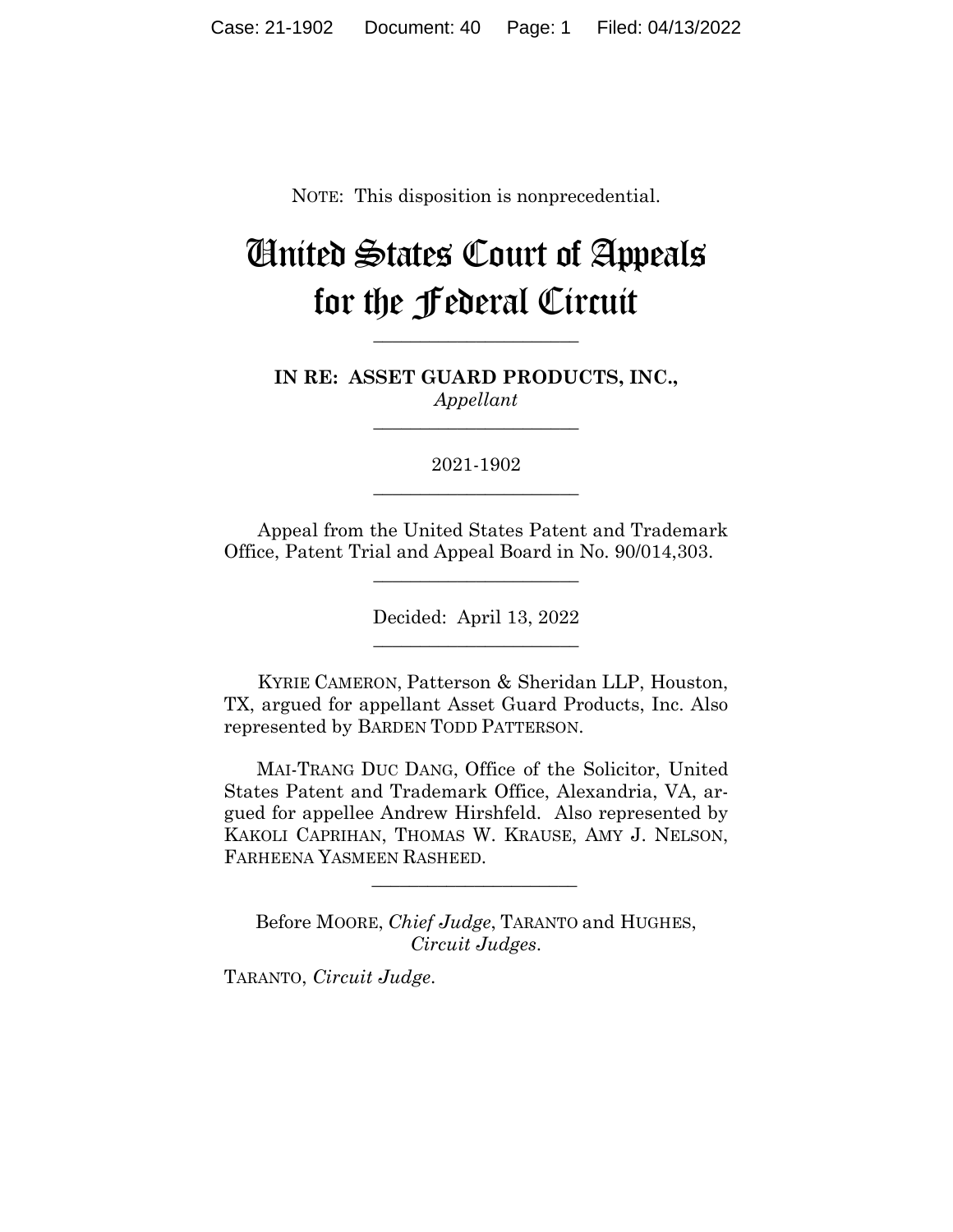The Patent and Trademark Office (PTO) instituted an ex parte reexamination of U.S. Patent No. 9,410,302, which is owned by Asset Guard Products, Inc. The PTO's examiner rejected claims 1–27 for obviousness, and the PTO's Patent Trial and Appeal Board affirmed the rejection. *Ex Parte Asset Guard Prods. Inc.*, No. 2020-006249, 2020 WL 6375849, at \*9 (P.T.A.B. Oct. 27, 2020) (*Board Decision*). Asset Guard appeals. We affirm several of the Board's findings, but because we conclude that, as to one claim element, the Board erred in finding a teaching in the reliedon prior art, we vacate the Board's decision and remand for further proceedings.

I

The '302 patent describes a tank base that provides load-bearing support for "any type of storage, tank, or vessel." '302 patent, col. 1, lines 17–22. The tank base includes at least two pieces, each made of a substrate such as expanded polystyrene coated with an elastomer such as polyurea for protection and strength. *Id.*, col. 2, lines 40– 45, lines 55–60. The pieces are positioned adjacent to each other to form the base, with at least one seam between the substrates to allow moisture to pass through and seep down and away from the bottom of the tank. *Id.*, col. 5, line 39, through col. 6, line 4. That passage of moisture prevents the accumulation of standing water (from spillage or rainwater) that could corrode the tank. *Id.*, col. 2, lines 60– 63; *id.*, col. 5, line 65, through col. 6, line 1. The specification discusses the use of such a tank base for above-ground storage tanks (ASTs) that are used to store water separated from oil and gas extracted from an underground well. *Id.*, col. 1, lines 24–34.

The patent has three independent claims. Independent claim 1 is representative:

1. A tank base sized to provide a load-bearing support for an above-ground storage tank and configured to allow moisture to pass, the above-ground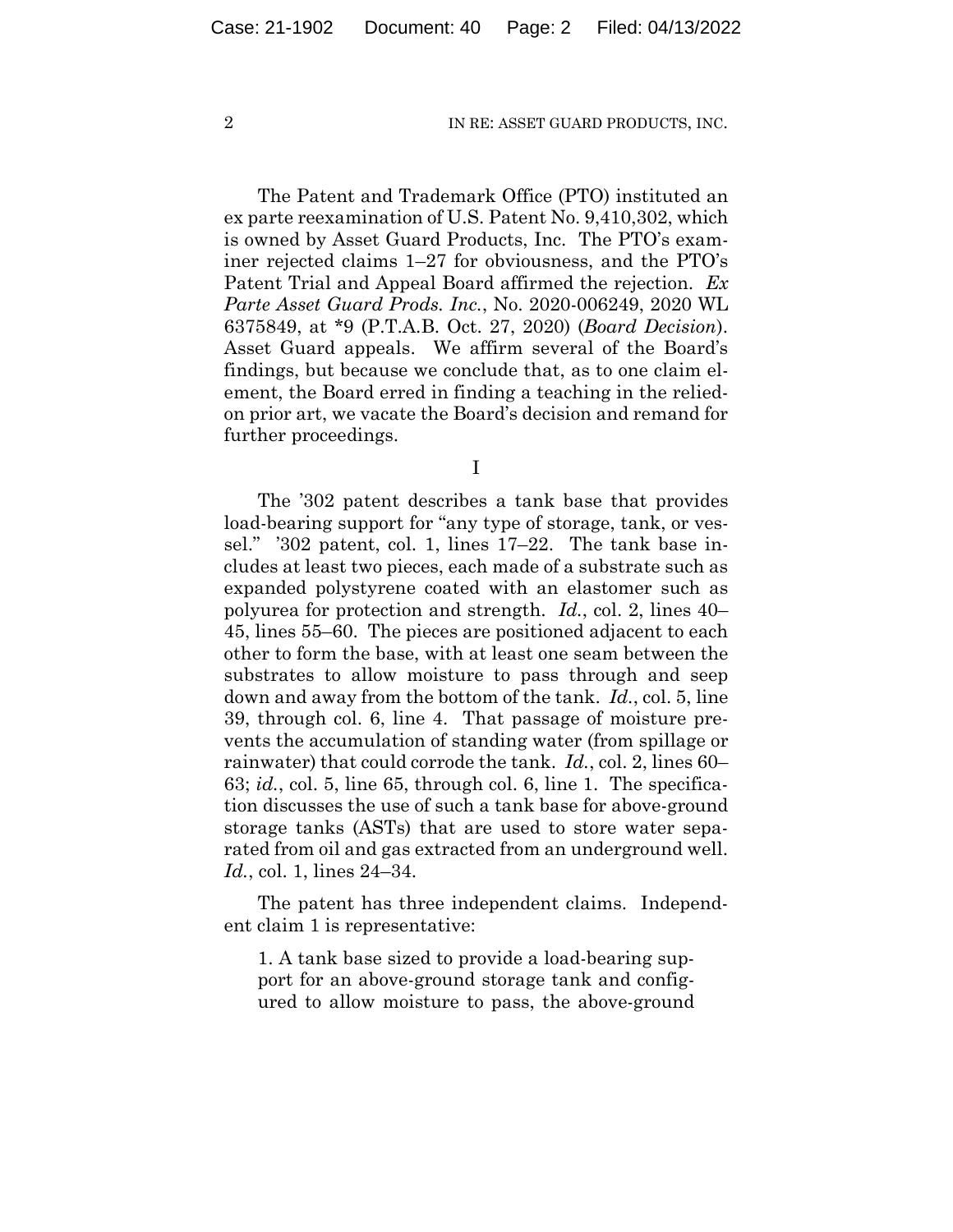storage tank having a bottom and defining an outer circumference, the tank base comprising:

a first encapsulated substrate, comprising:

a first part having a first thickness sized to provide the load-bearing support for the above-ground storage tank; and

a first elastomer encapsulating the first part;

wherein the first encapsulated substrate comprises a first planar portion;

a second encapsulated substrate positioned adjacent to the first encapsulated substrate, the second encapsulated substrate comprising:

a second part having a second thickness sized to provide the loadbearing support for the aboveground storage tank; and

a second elastomer encapsulating the second part;

wherein the second encapsulated substrate comprises a second planar portion; and

wherein the first and second planar portions are coplanar and perpendicular to each of the respective first and second thicknesses of the first and second parts; and

a first seam formed between the first and second encapsulated substrates to allow for moisture to pass between the first and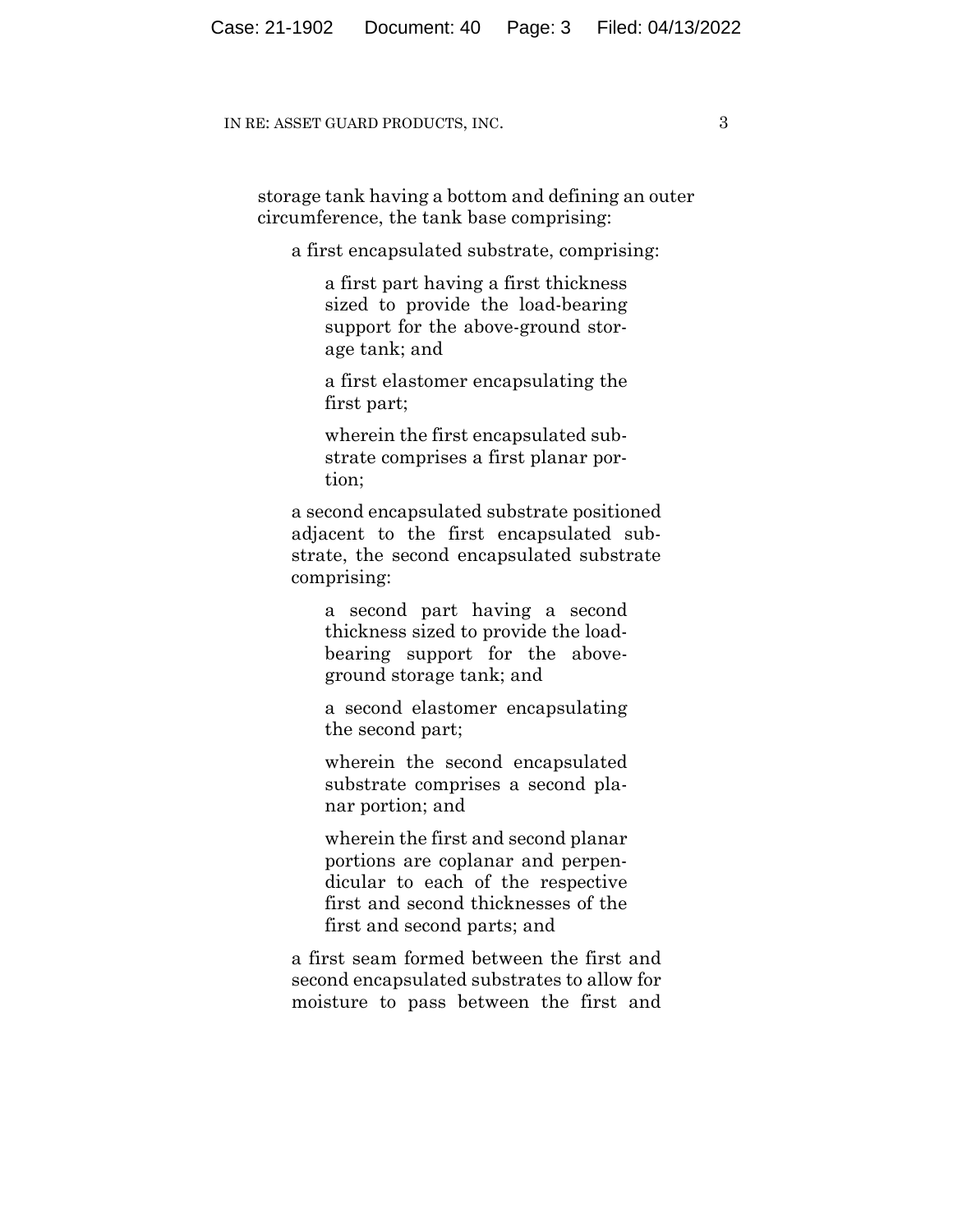second encapsulated substrates so that moisture is allowed to seep away from the bottom of the tank, via the first seam, when the tank base provides the load-bearing support for the above-ground storage tank.

## *Id.,* col. 6, lines 35–65.

In May 2019, Sentinel Manufacturing filed a request for an ex parte reexamination of claims 1–3, 5, 7–8, 10–17, 19, 21, 23–25, and 27 of the '302 patent under 35 U.S.C. §§ 302–307. The PTO initiated an ex parte reexamination of claims 1–27. The examiner issued a non-final office action rejecting claims 1–3, 5–17, and 19–27 as unpatentable for obviousness over Noble (U.S. Patent No. 6,327,722) and Heinz (U.S. Patent No. 7,114,210), claims 1–3, 5–7, 10, 12– 17, 19–20, and 24 as unpatentable for obviousness over Noble and Flam (U.S. Patent No. 6,418,861), and claims 4 and 18 as unpatentable for obviousness over a combination of Noble, Simonson (U.S. Patent No. 6,877,189), and either Heinz or Flam.

Noble discloses a support pad for a spa, the pad including at least two planar pieces of rigid plastic foam, such as polystyrene foam. Noble, col. 2, lines 7–11, col. 4, lines 56– 60. The foam sections may be treated with a barrier coating to "insure against the influx of moisture from the ground," as the buildup of moisture may cause mold and odors in the tank. *Id.*, col. 4, line 61, through col. 5, line 3. The sections are held together during installation with duct tape or a strip of fabric or plastic. *Id.*, col 4, lines 38– 48. Heinz and Flam disclose a car ramp and a shipping pallet, respectively, each composed of a polystyrene foam core encapsulated in polyurea. Heinz, col. 1, lines 52–61; Flam, col. 1, lines 58–65. The examiner determined that it would have been obvious to modify the plastic foam core support pad of Noble by encapsulating the plastic foam (such as polystyrene foam) in polyurea, as suggested by either Heinz or Flam. The examiner also determined, in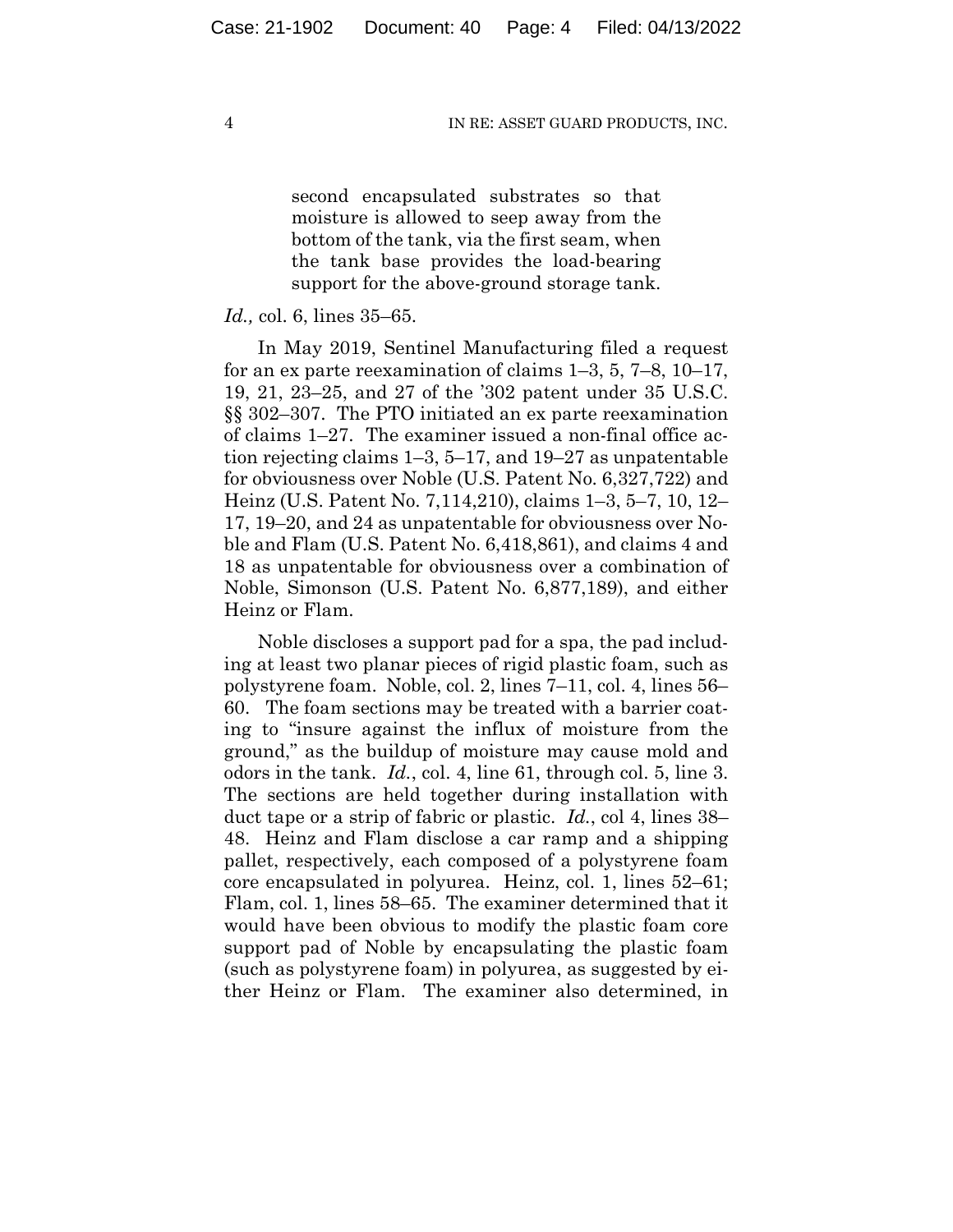relevant part, that Noble's construction "*forms a seam* . . . between the sections . . . that would allow moisture to seep away." J.A. 439.

Asset Guard, in its response, argued that the cited references are not analogous art because they are from different technical fields from that of the '302 patent. J.A. 474– 75, 482–83. It also argued that Noble does not disclose the claimed seam to allow moisture to pass between the substrates, stressing that the tape or fabric that holds the sections together would impede the movement of moisture between them. J.A. 478–80. The examiner issued a final office action rejecting claims 1–27.The examiner explained that Noble is analogous art because it is in the same field of endeavor as the '302 patent (*i.e.*, providing a support pad for a tank), J.A. 502, and that Heinz and Flam are analogous art because they are reasonably pertinent to the problem faced by the inventors of the '302 patent (*i.e.*, creating a lightweight but strong material for load-bearing support), J.A. 502, 505. The examiner restated the position that Noble's construction forms a seam between the sections, J.A. 494, and also explained that, although Noble teaches a tape or fabric to hold the sections together, "the broad teachings of [Noble] do not preclude the seams from allowing moisture to pass between sections," J.A. 503, 506. Following Asset Guard's response and request for reconsideration, the examiner issued an advisory action in December 2019 maintaining the rejection.

Asset Guard appealed to the Patent Trial and Appeal Board. The Board affirmed the examiner's rejection of claims 1–27. *Board Decision*, 2020 WL 6375849, at \*9. The Board held that Noble is analogous art on two independent grounds: first, because it is in the same field of endeavor as the '302 patent, as both inventions are support structures for tanks designed to hold large volumes of water; second, because Noble is reasonably pertinent to the particular problem with which the inventors of the '302 patent were concerned—creating a convenient and portable tank base.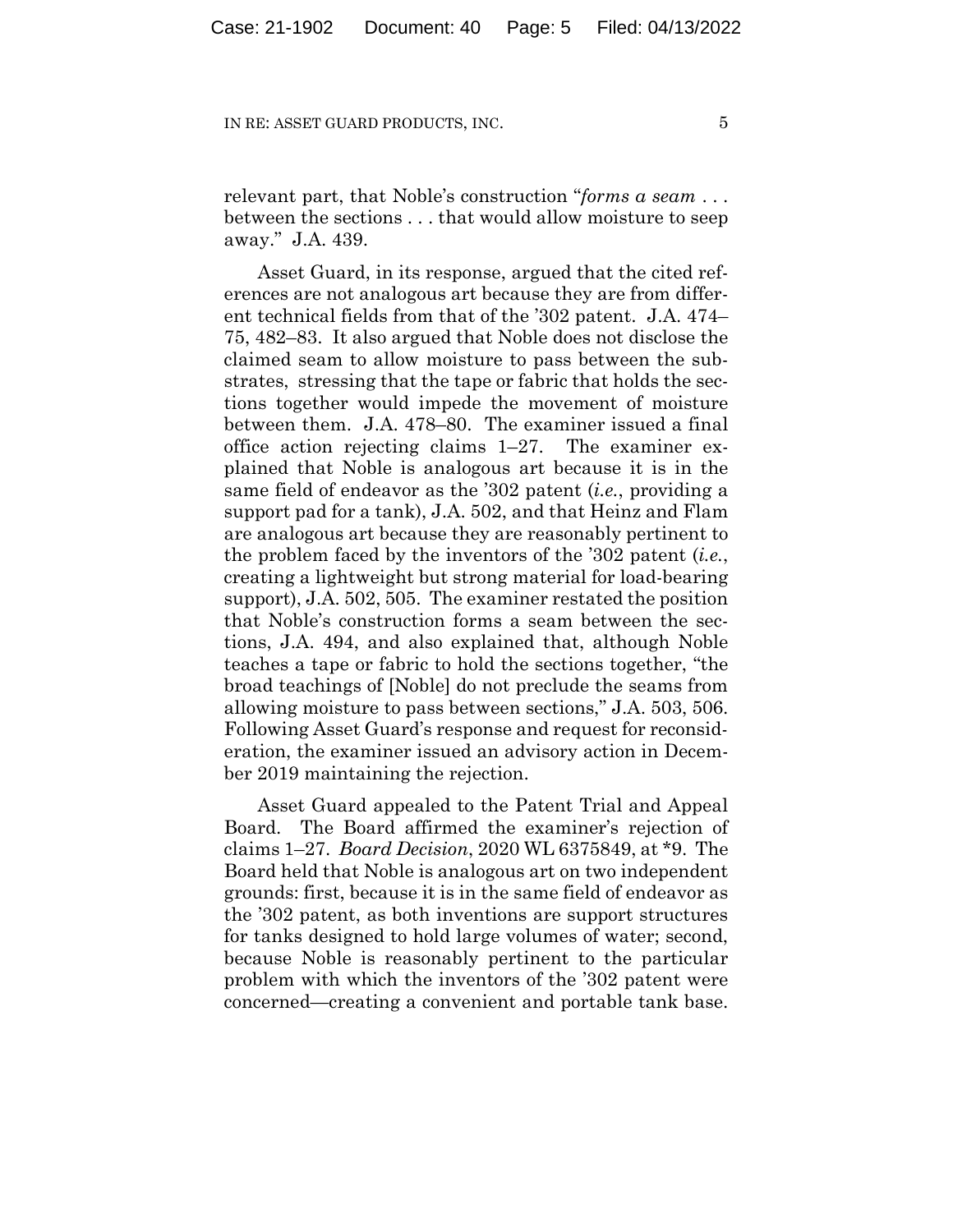*Id.* at \*5. The Board also agreed with the examiner that "the broad teachings of Noble would allow for seams formed between encapsulated sections of the pad to allow moisture to pass," as Noble "does not require the tape to be present after the spa is installed." *Id.* at \*7. After unsuccessfully seeking reconsideration, Asset Guard timely appealed.

# II

Obviousness is a question of law, and we review the Board's conclusion de novo and underlying factual determinations for substantial-evidence support. *PersonalWeb Techs., LLC v. Apple, Inc.*, 917 F.3d 1376, 1381 (Fed. Cir. 2019). Whether a reference is analogous art is an issue of fact. *Donner Tech., LLC v. Pro Stage Gear, LLC*, 979 F.3d 1353, 1359 (Fed. Cir. 2020). What a reference teaches, and whether a relevant artisan would have been motivated to modify the teachings of a reference, are also questions of fact. *WBIP, LLC v. Kohler Co.*, 829 F.3d 1317, 1327 (Fed. Cir. 2016); *Winner Int'l Royalty Corp. v. Wang*, 202 F.3d 1340, 1349 (Fed. Cir. 2000) (citation omitted).

## A

A reference is analogous art if (a) it "is from the same field of endeavor, regardless of the problem addressed," or (b) it "is reasonably pertinent to the particular problem with which the inventor is involved" even though it "is not within the field of the inventor's endeavor." *Donner Tech.,* 979 F.3d at 1359 (citing *In re Bigio*, 381 F.3d 1320, 1325 (Fed. Cir. 2004)). The Board determined that Noble is both from the same field of endeavor as the '302 patent and reasonably pertinent to the particular problems with which the inventors of the '302 patent were concerned.We focus on the former determination, which is a sufficient basis to affirm the Board's decision that the references are analogous art.

The PTO is "to determine the appropriate field of endeavor by reference to explanations of the invention's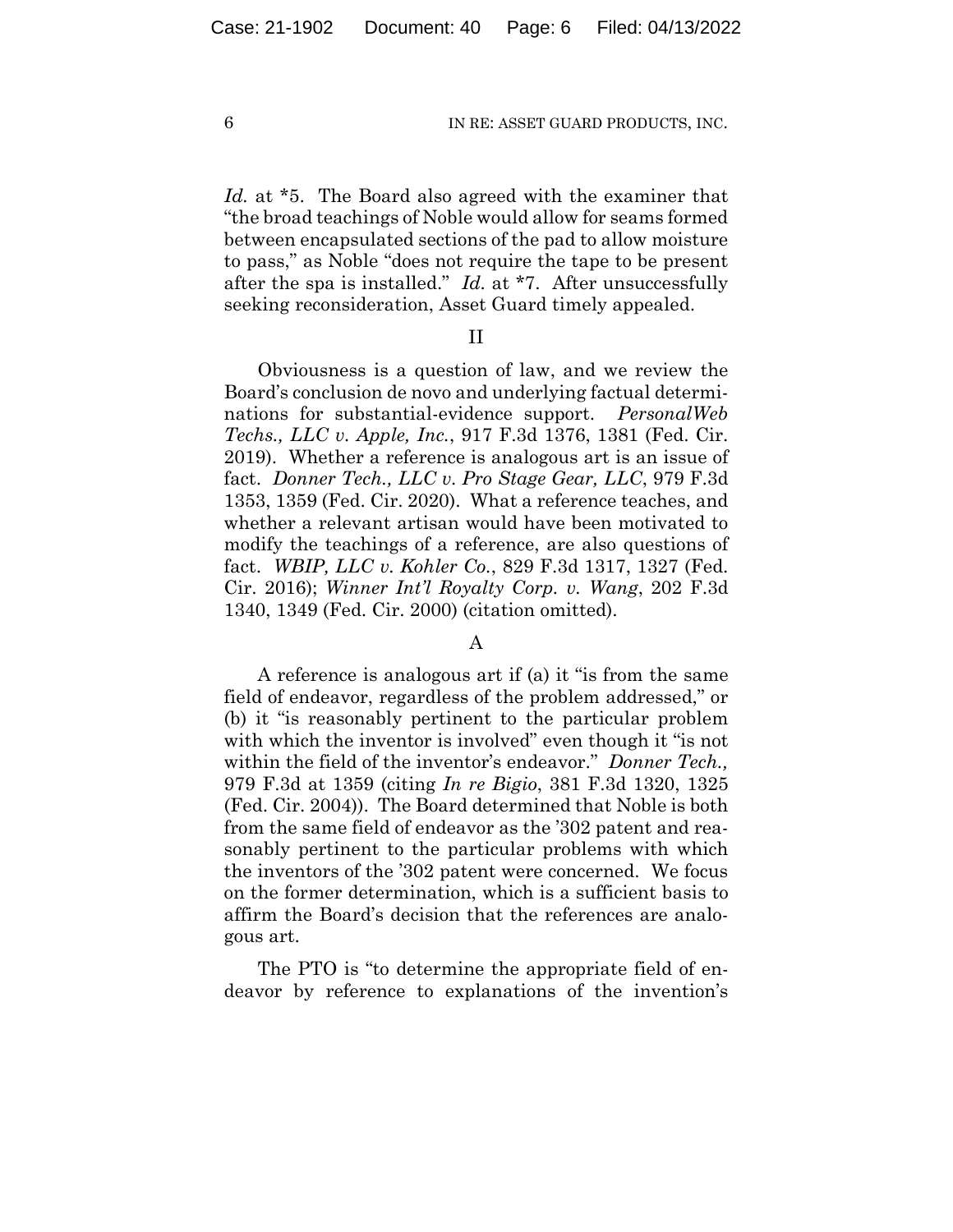subject matter in the patent application, including the embodiments, function, and structure of the claimed invention." *Bigio*, 381 F.3d at 1325. The explanations of the invention's subject matter in the '302 patent support the Board's finding that Noble and the '302 patent are in the same field of endeavor. As the Board noted, the inventors of the '302 patent explained in the background of the invention that the tank base may be used to provide loadbearing support and protect against spills and leaks associated with "any type of storage, tank, or vessel." *Board Decision*, 2020 WL 6375849, at \*5 (citing '302 patent, col. 1, lines 19–22). The patent also explains that the tank base "is applicable to any number of secondary containment systems and vessel storage areas." *Id.*, col. 3, lines 53–59. Finally, it explains that "one skilled in the art, armed with this disclosure, will recognize that the claimed invention works equally well within secondary containment systems of varying orientation, shape and positions" and that the tank base "can be modified or custom built to accommodate any size and shape desired." *Id.*, col. 3, lines 59–67. The specification thus indicates that the field of endeavor of the '302 patent includes support structures for storage systems of various shapes and sizes, such as Noble's tank base supporting a water-filled spa. Based on these disclosures, the Board correctly rejected Asset Guard's argument that the field of endeavor of the '302 patent is limited to structural supports for a specific type of large-volume tank (*i.e.*, an AST). *See In re Mettke*, 570 F.3d 1356, 1359 (Fed. Cir. 2009) (rejecting patent owner's argument that the Board defined the field of endeavor too broadly in light of the specification's broad disclosures of related technology).

The structural similarities between Noble and the '302 patent also support the Board's finding that the references are in the same field of endeavor. *Bigio*, 381 F.3d at 1325. Each reference discloses planar structures composed of at least two sections of rigid plastic, which sit below a storage vessel and provide load-bearing support for that vessel.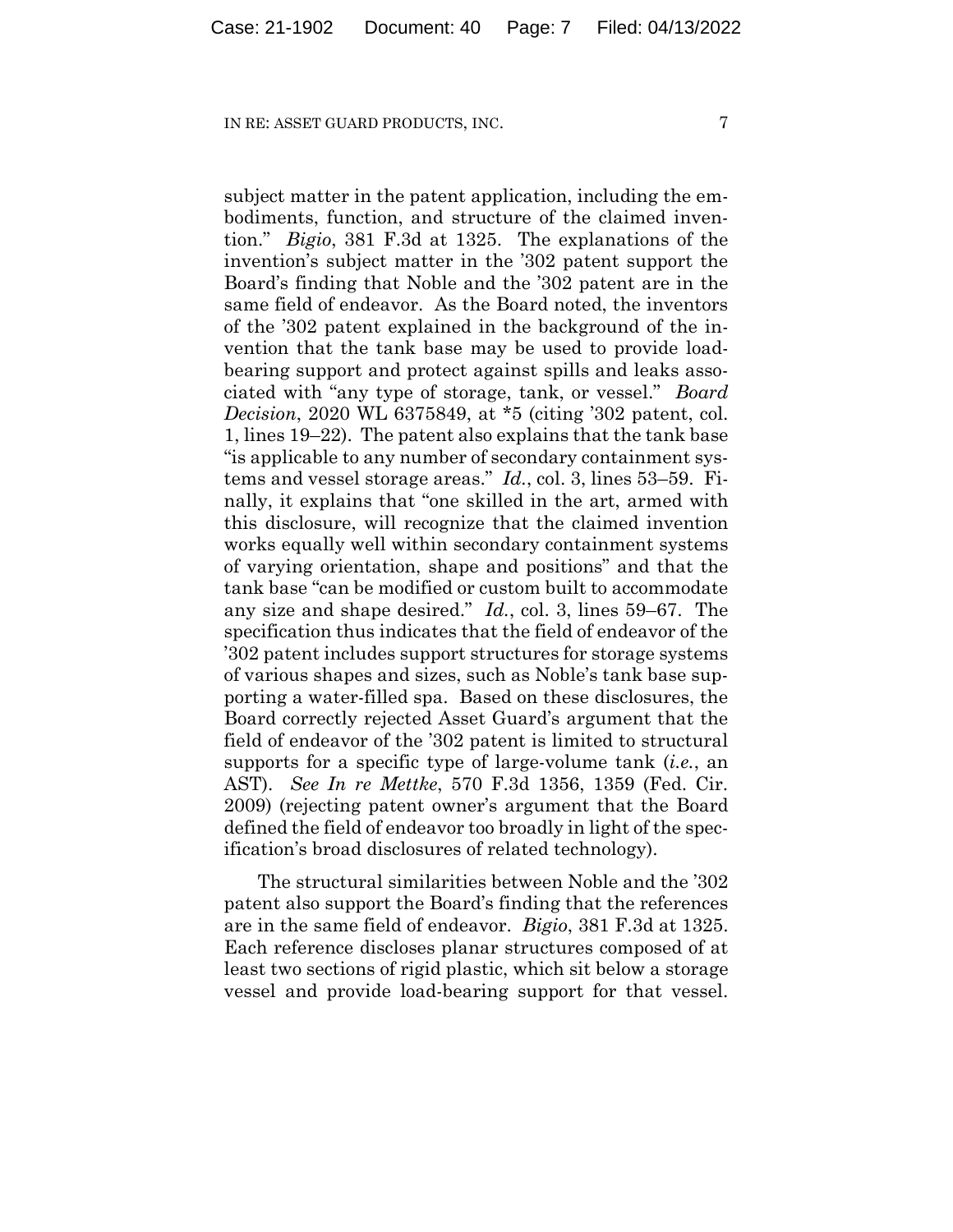*See* '302 patent, col. 2, lines 40–60; Noble, col. 2, lines 7–11, 22–30. We conclude that the Board had substantial evidence to support its finding that Noble and the '302 patent are in the same field of endeavor and thus are analogous art. We affirm that finding.

Because we determine that Noble and the '302 patent are in the same field of endeavor, we need not decide whether Noble is "reasonably pertinent to the particular problem with which the inventor is involved." *Bigio*, 381 F.3d at 1325. We do, however, note that Asset Guard has not supported its contention that, in order for a reference to be reasonably pertinent, the reference must be concerned with a problem that was of "central importance" to the inventors. Asset Guard cites only *CyWee Group Ltd. v. Google LLC*, where this court affirmed a factual determination by the Board that a problem addressed in a prior art reference was of "central importance" to the inventors, and therefore the reference "logically would have commended itself to the inventor's attention." 847 F. App'x 910, 914 (Fed. Cir. 2021) (nonprecedential) (citation omitted). *Cy-Wee* held only that, if a problem addressed in a reference is of "central importance" to the inventors, that fact is *sufficient* for the reference to pass the "reasonably pertinent" test, not that it is necessary. In fact, *CyWee* explained that a reference must be reasonably pertinent only to "*one or more* of the particular problems to which the claimed inventions relate." *Id.* at 913 (emphasis added) (citation omitted). And that formulation accurately states our law. *See Donner Tech.,* 979 F.3d at 1359 ("[I]f the two references have 'pertinent similarities' such that [the prior art reference] is reasonably pertinent to one or more of the problems to which the . . . patent pertains, then [the prior art reference] is analogous art.").Here, as noted, we need not decide whether the Board's finding that Noble is reasonably pertinent to one or more of the particular problems to which the '302 patent relates is supported by substantial evidence.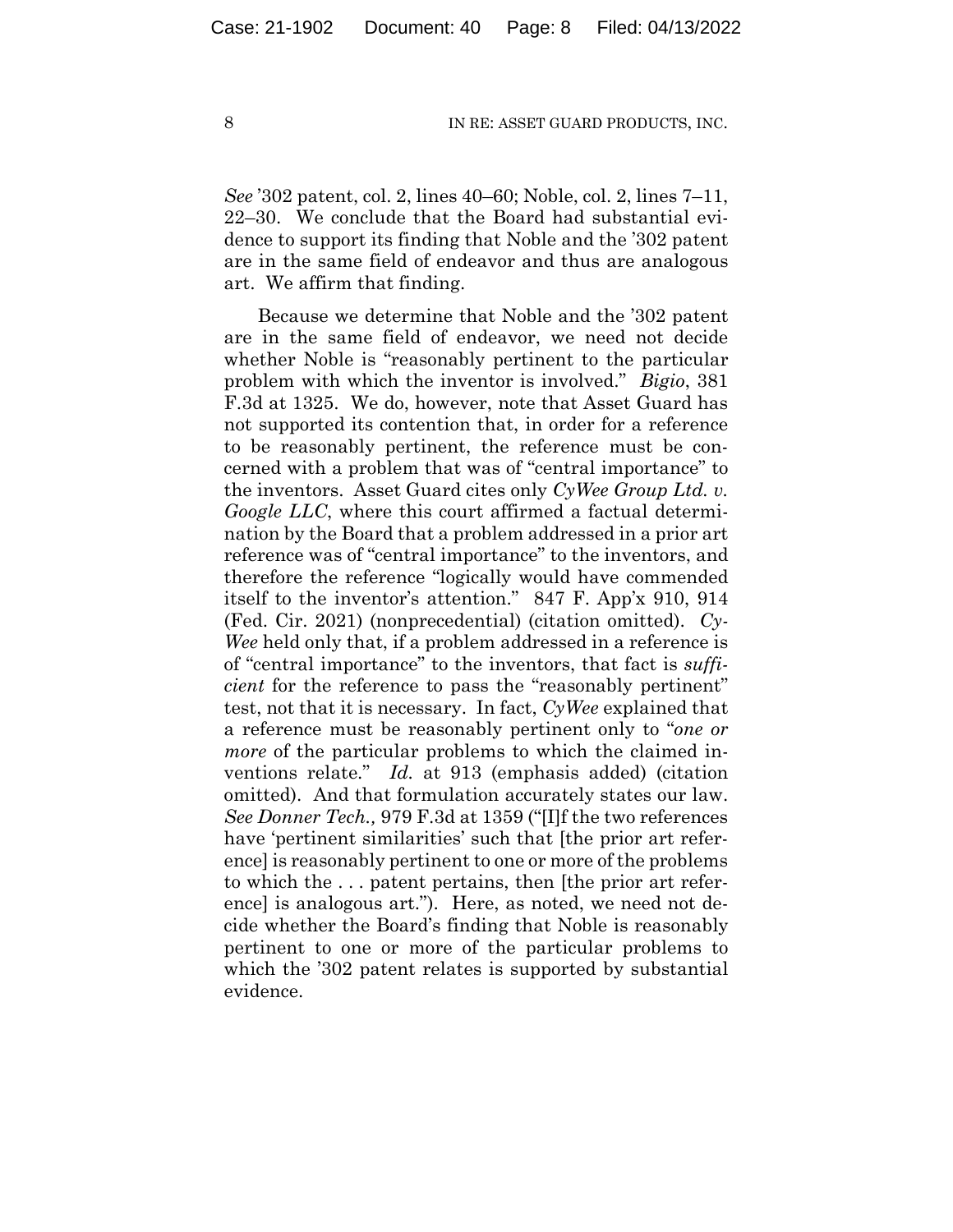We also affirm the Board's determination that Heinz and Flam are analogous art. The Board had substantial evidence to support its finding that both references are reasonably pertinent to one or more of the particular problems with which the inventors of the '302 patent were concerned—indeed, centrally concerned: "strengthening a core foam material by encapsulating it with an elastomer." *Board Decision*, 2020 WL 6375849, at \*5–6. The '302 patent explains that the improved tank base pieces include a polystyrene foam core encapsulated with an elastomer such as polyurea, "which helps encapsulate the polystyrene and keeps it from flaking off and failing under the weight of . . . the tank," '302 patent, col. 4, lines 43–49, and which adds "protection and strength," *id.*, col. 2, lines 42–45. And, as the Board explained, both Heinz and Flam disclose coating a polystyrene foam core material with polyurea to strengthen the core material. *See Board Decision*, 2020 WL 6375849, at \*5–6 (citing Heinz, col. 1, lines 57–61; Flam, col. 1, lines 58–65).

Asset Guard invokes *In re Oetiker*, which explains that it is necessary to consider "the reality of the circumstances—in other words, common sense" when deciding the fields in which a relevant artisan "would reasonably be expected to look for a solution to the problem facing the inventor." 977 F.2d 1443, 1447 (Fed. Cir. 1992) (citation omitted). *Oetiker* does not undermine the Board's decision here. Because the references at issue are directed to the (central) '302 patent problem of encapsulating a plastic foam material for strength, and indeed use the same materials as the '302 patent (a polystyrene foam encapsulated in polyurea), the references "logically would have commended [themselves] to [the] inventor's attention," *Airbus S.A.S. v. Firepass Corp.*, 941 F.3d 1374, 1382 (Fed. Cir. 2019) (quoting *In re Clay*, 966 F.2d 656, 659 (Fed. Cir. 1992)), and common sense dictates that they are analogous art. We conclude that the Board's analogous-art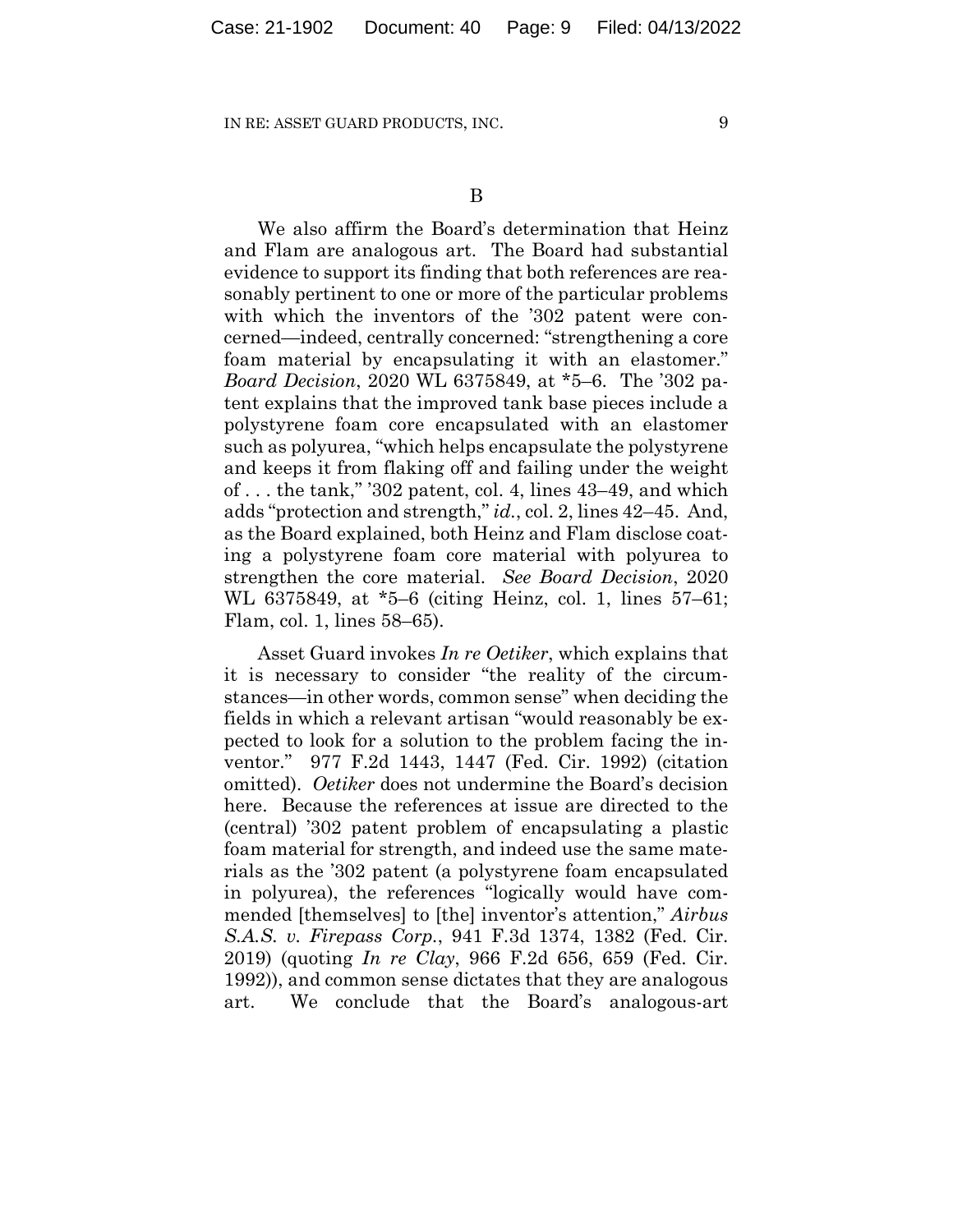determination as to Heinz and Flam is supported by substantial evidence.

 $\overline{C}$ 

We next address the merits of the Board's obviousness determination. Asset Guard argues that there is no disclosure, in any of the references, of a seam formed between substrates "to allow for moisture to pass between the first and second encapsulated substrates so that moisture is allowed to seep away from the bottom of the tank" through the seam, a limitation required by representative independent claim 1.1 The Board rested its obviousness conclusion on its determination that "the broad teachings of Noble *would allow* for seams formed between encapsulated sections of the pad to allow moisture to pass," as Noble "*does not require* the tape to be present after the spa is installed," *Board Decision*, 2020 WL 6375849, at \*7 (emphasis added). That reasoning, we conclude, is insufficient under the law of obviousness.

To reach an obviousness conclusion, the Board had to find a reason a relevant artisan would have arrived at the claimed invention, with this particular claimed property.

<sup>&</sup>lt;sup>1</sup> The limitation that "moisture is allowed to seep away from the bottom of the tank" is present only in challenged independent claims 1 and 15. Challenged independent claim 24 relevantly discusses only a seam "to allow for moisture to pass between the first and second encapsulated substrates," with no directional element. '302 patent, col. 8, line 45, through col. 9, line 23. Neither party has made a separate argument as to claim 24 before us. We presume that it is properly interpreted to have the directional meaning of claims 1 and 15, given that the specification refers only to moisture passing downward, to get it away from the tank bottom, rather than moisture passing upward so that it reaches the tank bottom.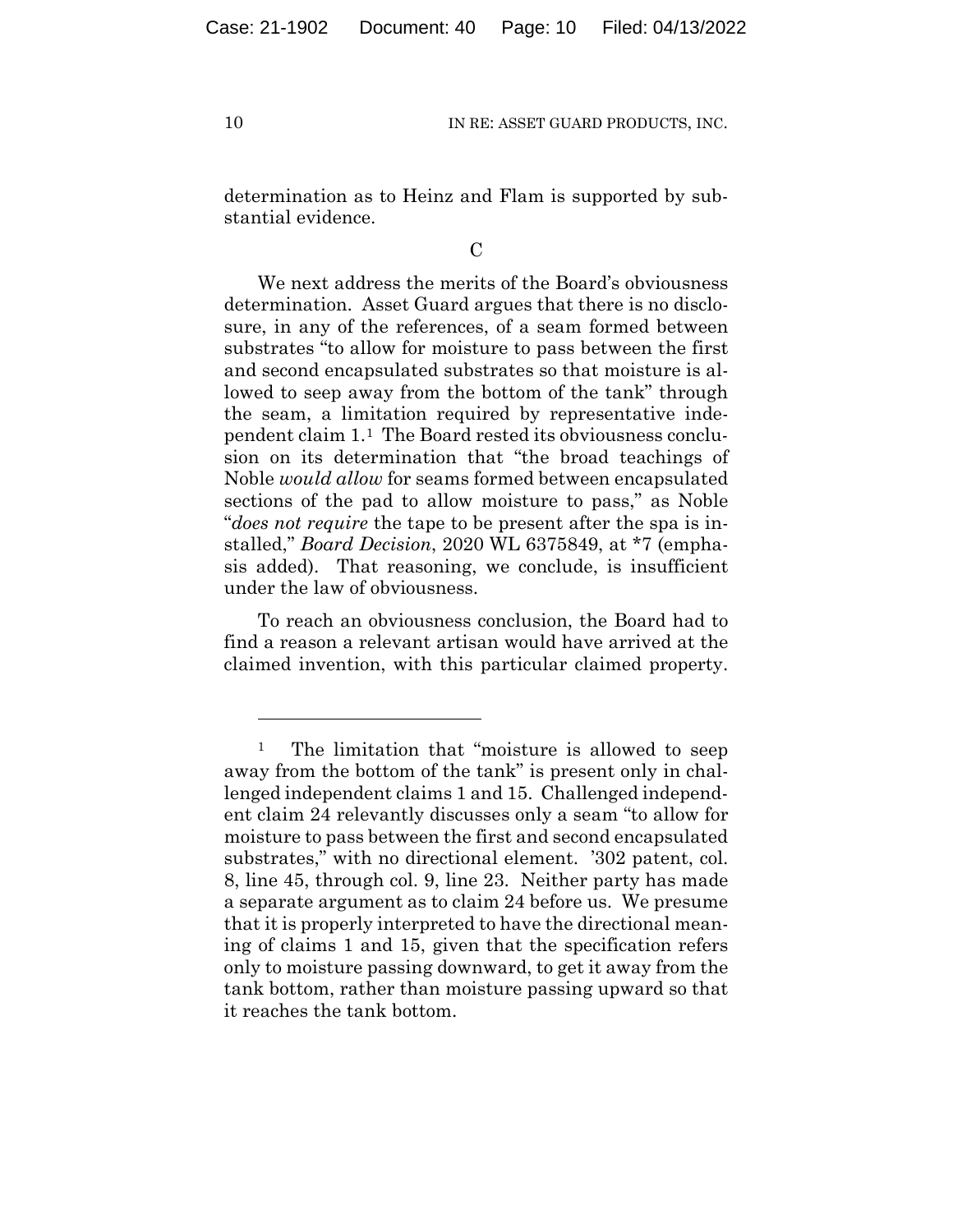The Board relied entirely on Noble, not the other prior art at issue, to supply that reason. But the Board did not suggest, and could not have suggested, that Noble expressly teaches a seam to allow moisture to pass down and away from the tank. Defending the Board in this court, the Director cites to nothing in Noble that expressly so teaches. Indeed, Noble's concern with moisture is a concern with "the influx of moisture *from* the ground," Noble, col. 4, line 62 (emphasis added), moving up to cause odorous growths in (or otherwise damage) the foam base—a concern that does not involve the seam and that is addressed by a coating. Noble, col. 4, line 61, to col. 5, line 13.

Nor did the Board find that the seam taught in Noble inherently had the property of allowing moisture to pass down through the seam to seep away from the tank. An obviousness determination can rest on finding a claimed property to be inherent in prior art. *See PAR Pharm., Inc. v. TWI Pharm., Inc.*, 773 F.3d 1186, 1194–95 (Fed. Cir. 2014). But "[t]he mere fact that a certain thing *may* result from a given set of circumstances is not sufficient" to show inherency. *Id.* at 1195 (emphasis added). Rather, the limitation "necessarily must be present, or the natural result of the combination of elements explicitly disclosed by the prior art." *Id.* at 1196. The Board, in saying that "the broad teachings of Noble *would allow* for seams formed between encapsulated sections of the pad to allow moisture to pass," did not make such a finding. *Board Decision*, 2020 WL 6375849, at \*7 (emphasis added).

In choosing those words, the Board did not adopt the examiner's differently worded statement that Noble's construction "*forms a seam* . . . between sections . . . that would allow moisture to seep away." J.A. 439. The Board carefully said only that Noble "would allow" a seam with the property of allowing downward seepage, not, as the examiner said, that Noble teaches a construction that actually "forms a seam" that would allow for the downward seepage.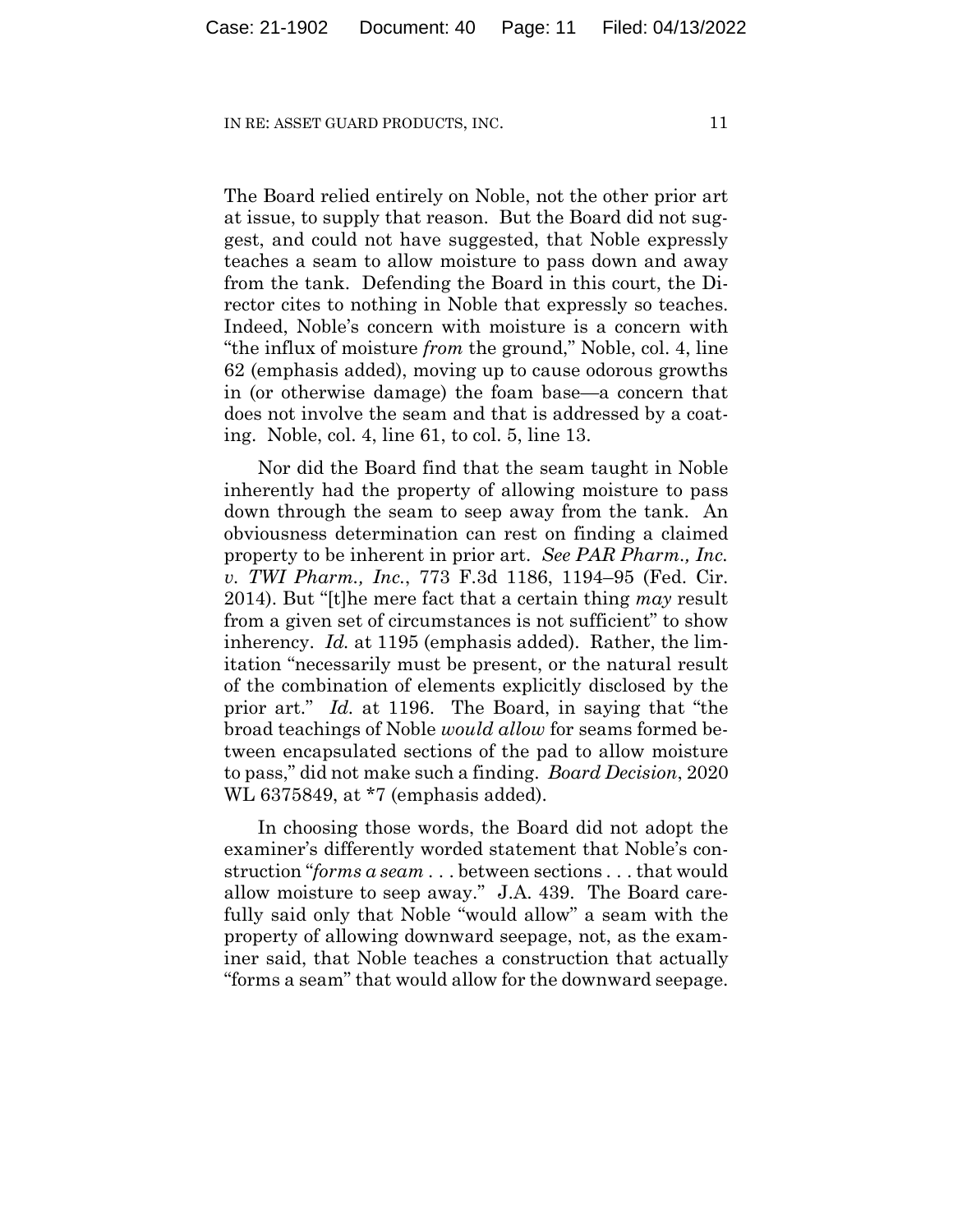The Board had good reason for not adopting the examiner's statement.

As noted, nothing in Noble says this about its seam. Moreover, when Noble's sections are placed adjacently, neither the examiner nor the Board pointed to evidence (in Noble or otherwise) showing that the seam would *necessarily* allow for moisture to pass through and seep away from the bottom of the tank. A tight enough fit of the pieces might well prevent such seepage even without tape or fabric holding the pieces together. But Noble in fact teaches the use of tape or fabric placed on top of the pieces to hold the construction together—"to allow [the sections] to be held together during installation," Noble, col. 4, lines 29– 31, "while [the] spa [] is lowered in place," *id.*, col 4, lines 46–47—and Noble never directs removal of the tape or fabric once the spa is lowered in place (which would present a challenge) or even once under-base utility lines are connected, *see id.*, col. 4, lines 47–54.

One passage in Noble refers to "temporarily adhering [the sections] together along their contiguous top surfaces, tilting one of the sections upward [for electric and water line installation] . . . and then returning the tilted section to planar assembly." *Id.*, col. 2, lines 22–30. The word "temporarily" may suggest removal, but the Board did not address that passage, let alone draw out of the word "temporarily" an implication of necessary removal. And in any event, the Board did not make a finding of necessary possession of the claimed downward-drainage property if the tape or fabric is removed.

The Board also made no finding that a relevant artisan would have been motivated to make a choice, within the range of seams permitted by Noble, to use sufficient spacing within the seam to meet the claim requirement regarding downward drainage. "A claimed invention may be obvious even when the prior art does not teach each claim limitation, so long as the record contains some reason why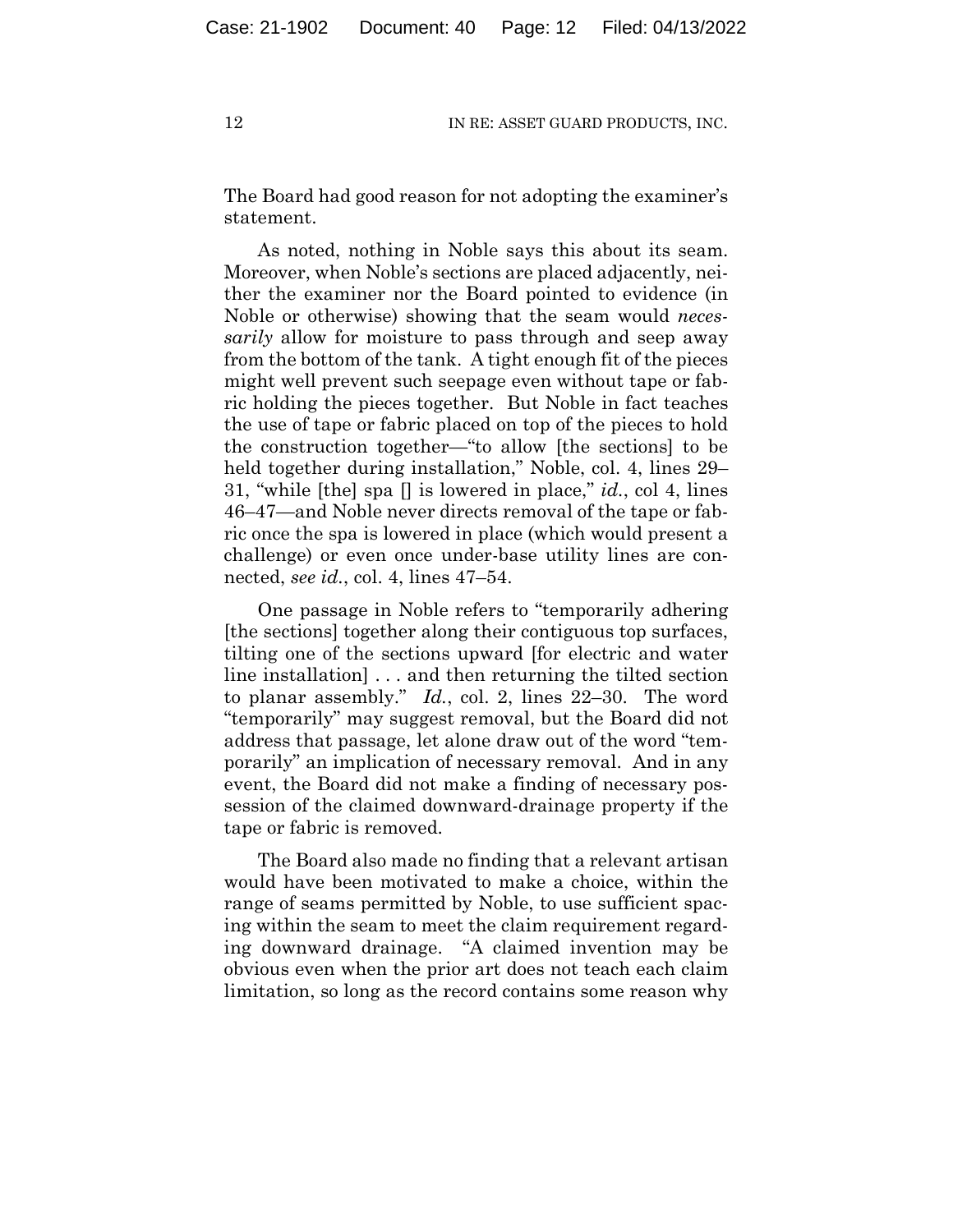one of skill in the art would modify the prior art to obtain the claimed invention." *Nike, Inc. v. Adidas AG*, 812 F.3d 1326, 1334 (Fed. Cir. 2016), *overruled on other grounds by Aqua Prods., Inc. v. Matal*, 872 F.3d 1290 (Fed. Cir. 2017) (en banc); *see also Dow Jones & Co., Inc. v. Ablaise Ltd.*, 606 F.3d 1338, 1350–51 (Fed. Cir. 2010) (holding claims invalid as obvious where a relevant artisan would have been motivated to add a "well known" feature to a prior art reference to meet the limitations). But here, there was no discussion by the Board, supported by a disclosure in the '302 patent or Noble, or by any other evidence, that a relevant artisan would have 1) recognized that standing water in secondary containment systems was a problem, or 2) been motivated to do something not required by Noble (*e.g.*, separating the sections) to solve such a problem.

For those reasons, the Board's finding about the downward-drainage claim limitation cannot stand. We vacate the Board's obviousness determination and remand to the Board for such further proceedings as are appropriate.

#### $\mathbf D$

Asset Guard finally challenges the Board's finding of a motivation to combine Noble with Heinz or Flam. We determine that the Board had substantial evidence to support its determination that a relevant artisan would have combined the spa support of Noble with the coating disclosed in Heinz or Flam. Here, Noble itself provides a motivation to combine when it discloses that "[i]t is preferred that [the] rigid foam sections . . . be treated to insure against the influx of moisture from the ground" in order to prevent mold and odors, Noble, col. 4, lines 61–67, and specifically suggests the application of a barrier coat to the foam surface, *id.*, col. 4, line 67, through col. 5, line 13. The Board had substantial evidence that a relevant artisan would have treated the plastic foam (*e.g.*, polystyrene foam) sections in Noble with the polyurea coating of Heinz and Flam (disclosed as encapsulating a polystyrene material to add